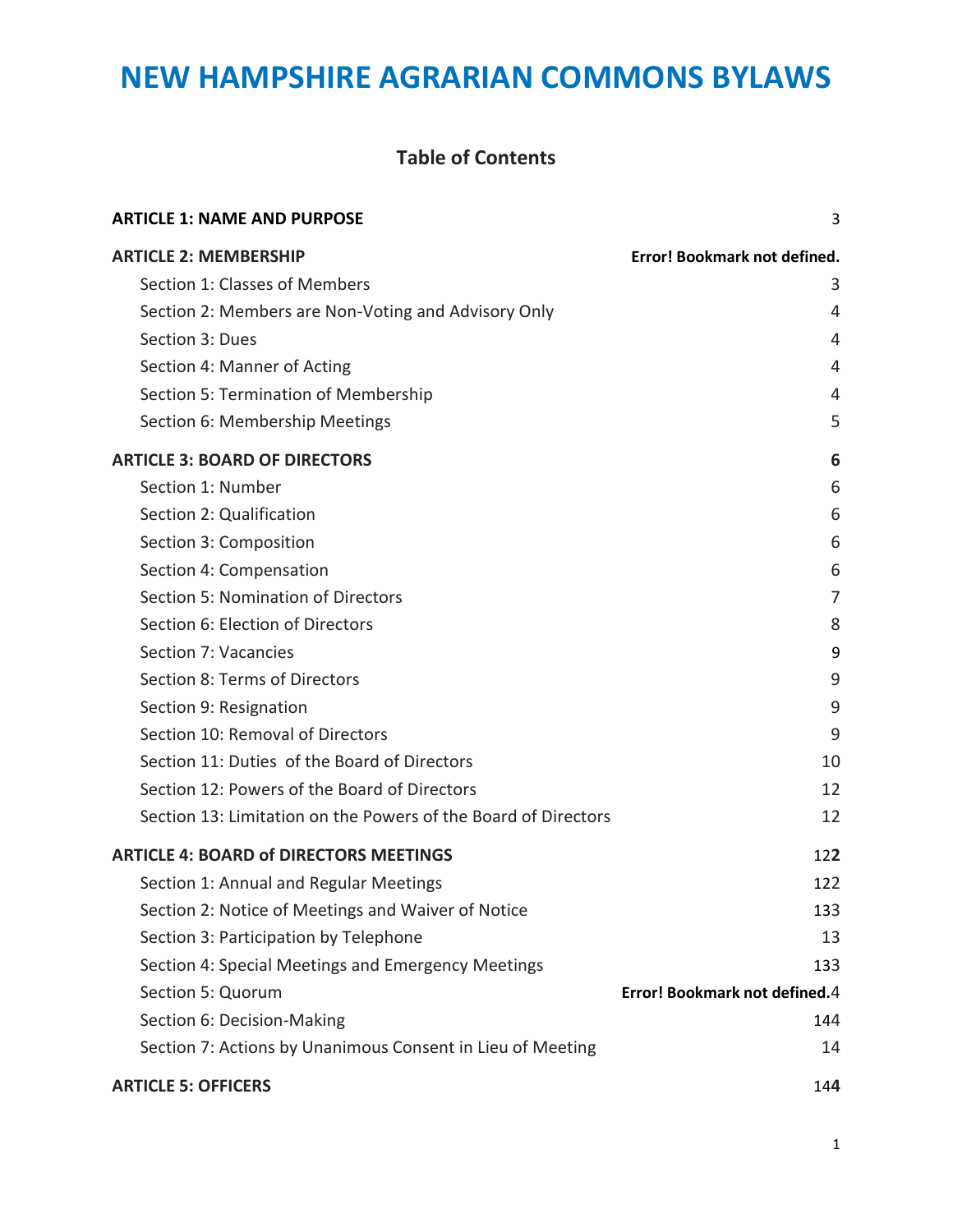| Section 1: Designation                                       | 144 |
|--------------------------------------------------------------|-----|
| Section 2: Election                                          | 144 |
| Section 3: Tenure                                            | 155 |
| Section 4: Removal from Office                               | 155 |
| Section 5: Duties of the President                           | 155 |
| Section 6: Duties of the Vice President                      | 155 |
| Section 7: Duties of the Secretary                           | 166 |
| Section 8: Duties of the Treasurer                           | 166 |
| <b>ARTICLE 6: MAINTENANCE OF LAND</b>                        | 177 |
| Section 1: Encumbrance of Land                               | 177 |
| Section 2: Transferring Land                                 | 177 |
| ARTICLE 7: AMENDMENT OF ARTICLES OF INCORPORATION AND BYLAWS | 188 |
| <b>ARTICLE 8: DISSOLUTION</b>                                | 188 |
| <b>ARTICLE 9: MISCELLANEOUS PROVISIONS</b>                   | 199 |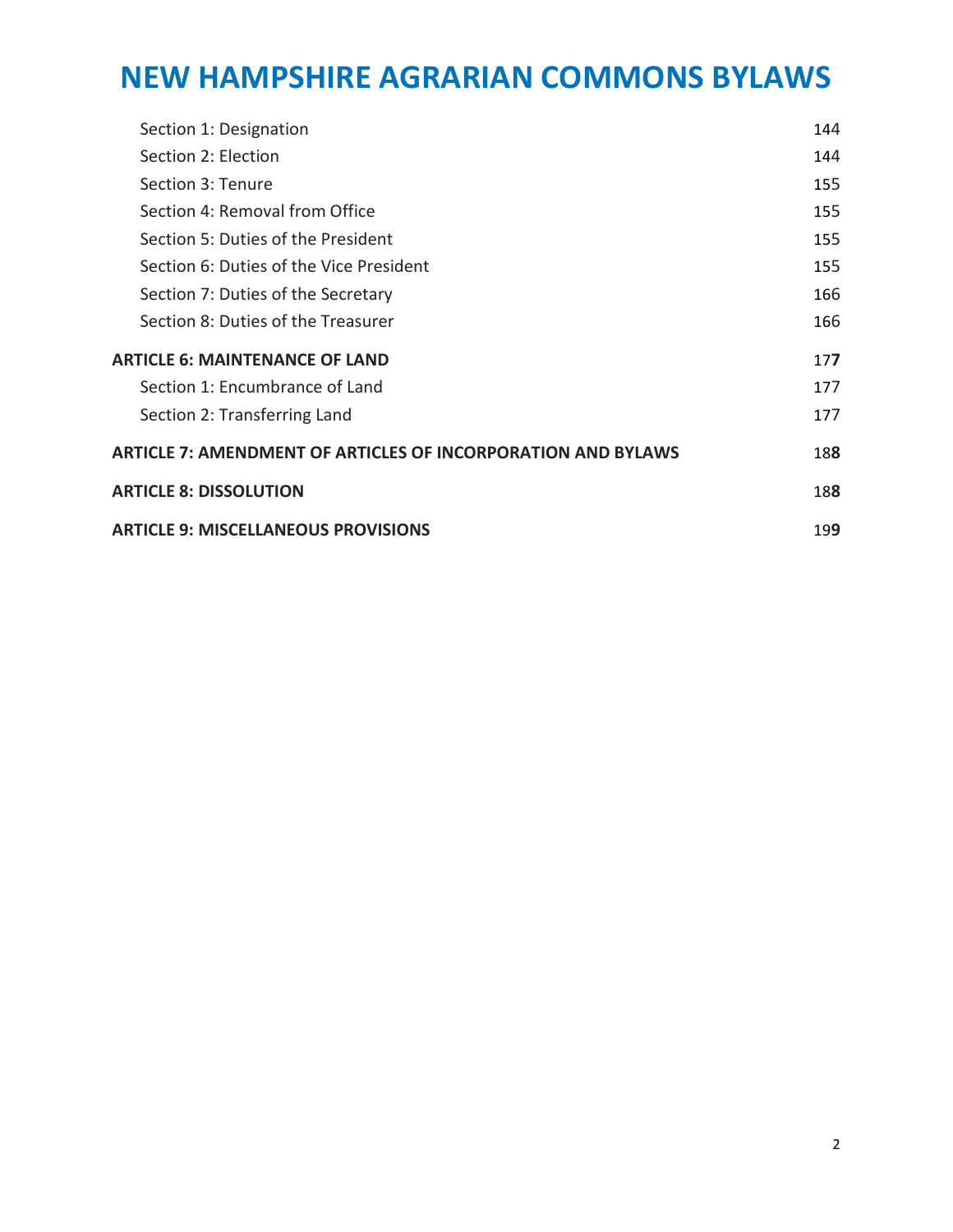## ARTICLE 1: NAME AND PURPOSE

- <span id="page-2-0"></span>A. **Name.** The name of this organization shall be New Hampshire Agrarian Commons, hereinafter referred to as the "Commons."
- B. **Purpose.** The purpose of the Commons shall be to own and preserve ecologically significant agricultural land and agrarian community real estate and property assets (hereinafter "Agricultural Land" or "Land") as a title holding corporation exempt from federal income tax under IRC  $501(c)(2)$ . All income collected from the leasing and rental of such Agricultural Land, sale of any infrastructure owned by the Commons on such land, and all other funds collected by the Commons, less expenses, shall be turned over to Agrarian Land Trust (EIN# 47-5508054), an organization qualifying as exempt under IRC 501(c)(3).

## ARTICLE 2: MEMBERSHIP

### <span id="page-2-1"></span>Section 1: Classes of Members

The Commons shall have the following classes of members:

- a. The Lessee Members, who shall all be persons, corporations, or other entities (and the employees of such entities) who lease Agricultural Land from the Commons.
- b. The Community Members, who shall be any non-leasing person who is a resident of New Hampshire, who is committed to actively furthering the purposes of Agrarian Land Trust and the Commons, and who has been accepted as a member by the Commons following a letter of interest submitted by the individual pursuing membership to the Secretary of the Commons.
- c. General/Support Member, who shall be a non-leasing and non-resident who is committed, experienced, and aligned with the purposes of Agrarian Land Trust and the Commons, in ways which may include, but are not limited to providing legal, accounting, fundraising, marketing, donation, investment, and education support, and who has been accepted as a member by the Commons following a letter of interest, submitted by the individual pursuing membership, and accompanied by payment of dues for a general/support membership (or financial contribution to the Commons if no general/support membership dues schedule has yet been approved by the Board of Directors).
- d. Additional classes of members, the manner of election or appointment of each class of members, and the qualifications and rights of each class of members may be established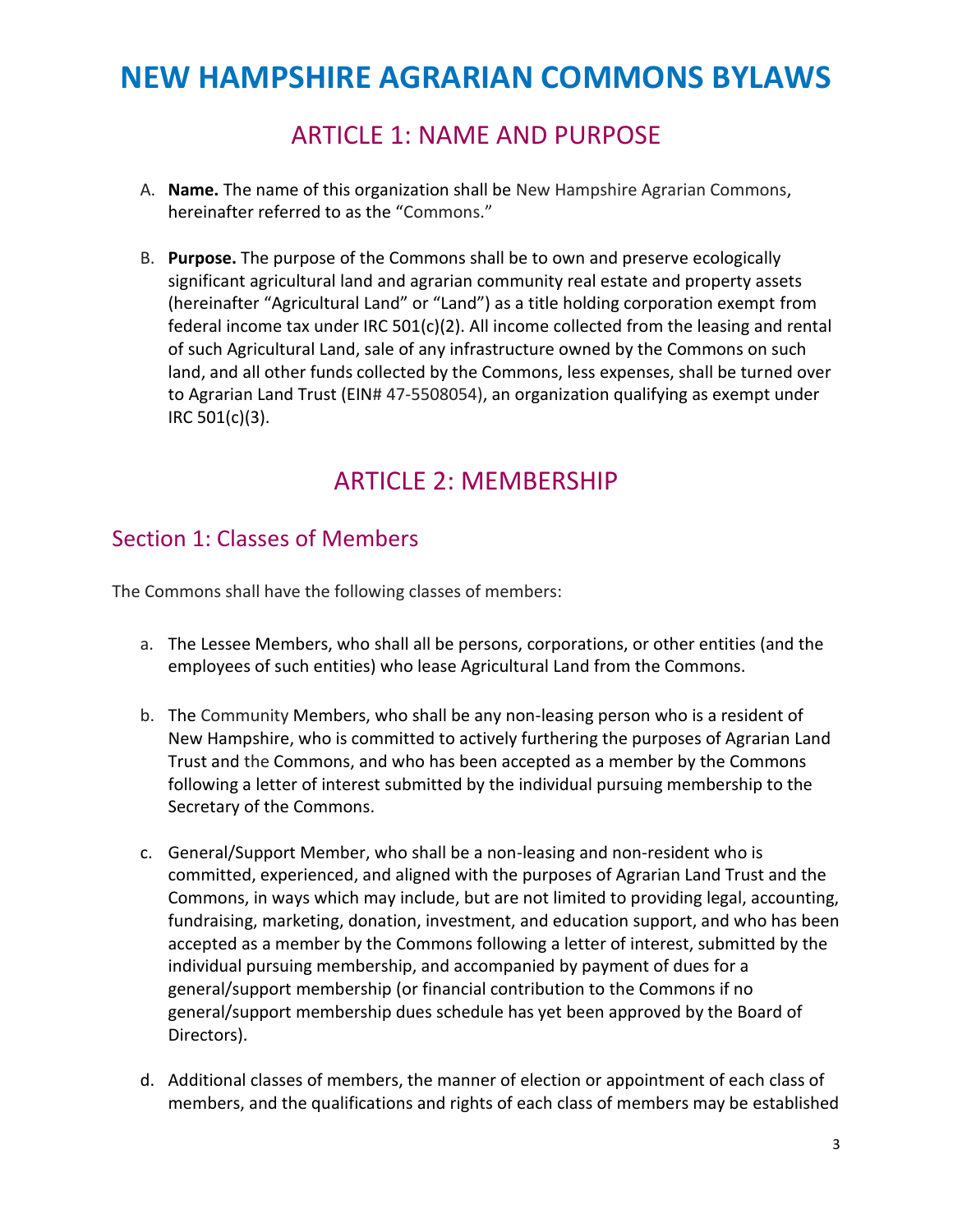by amendment to these Bylaws, so long as such amendments are not inconsistent with RSA 292 or the Common's Articles of Incorporation, as amended.

### <span id="page-3-0"></span>Section 2: Members Are Non-Voting and Advisory Only

The intention of membership is to provide a voice to lessees, farm workers, Commons supporters, and the larger community in the actions and activities of the Commons, while maximizing inclusivity and transparency. Members may advise the Commons as to matters brought to them for advice by the Commons and pertaining to their classes of membership, but do not have voting rights in the Commons.

#### Section 3: Dues

The Board of Directors may require dues to be paid by members of the Commons. The dues need not be equal for each class of members. The decision to require dues and the initial amount of dues must be approved by the Board of Directors and, in the case of Lessee Member membership dues, approved in advance by the Lessee Members.

## <span id="page-3-1"></span>Section 4: Manner of Acting

The membership constitutes one body acting as a whole by way of consensus on those matters referred to it by the Board of Directors, except with regard to the following:

- Advice related to the selection of Lessee Member Representatives, pursuant to Article 3, Section 3, by the Leasing Members
- Approval of a Lessee Member membership dues schedule by the Lessee Members
- Any other matter referred by the Board of Directors to less than the membership as a whole for advice or approval

Memberships, and any rights arising from membership, are non-transferable.

## <span id="page-3-2"></span>Section 5: Termination of Membership

A member may resign from membership at any time. The Board of Directors may terminate a membership, in writing or orally, for:

- Failure to pay dues for three (3) consecutive periods
- Failure to satisfy membership qualifications
- Other reasonable grounds as determined by the Board of Directors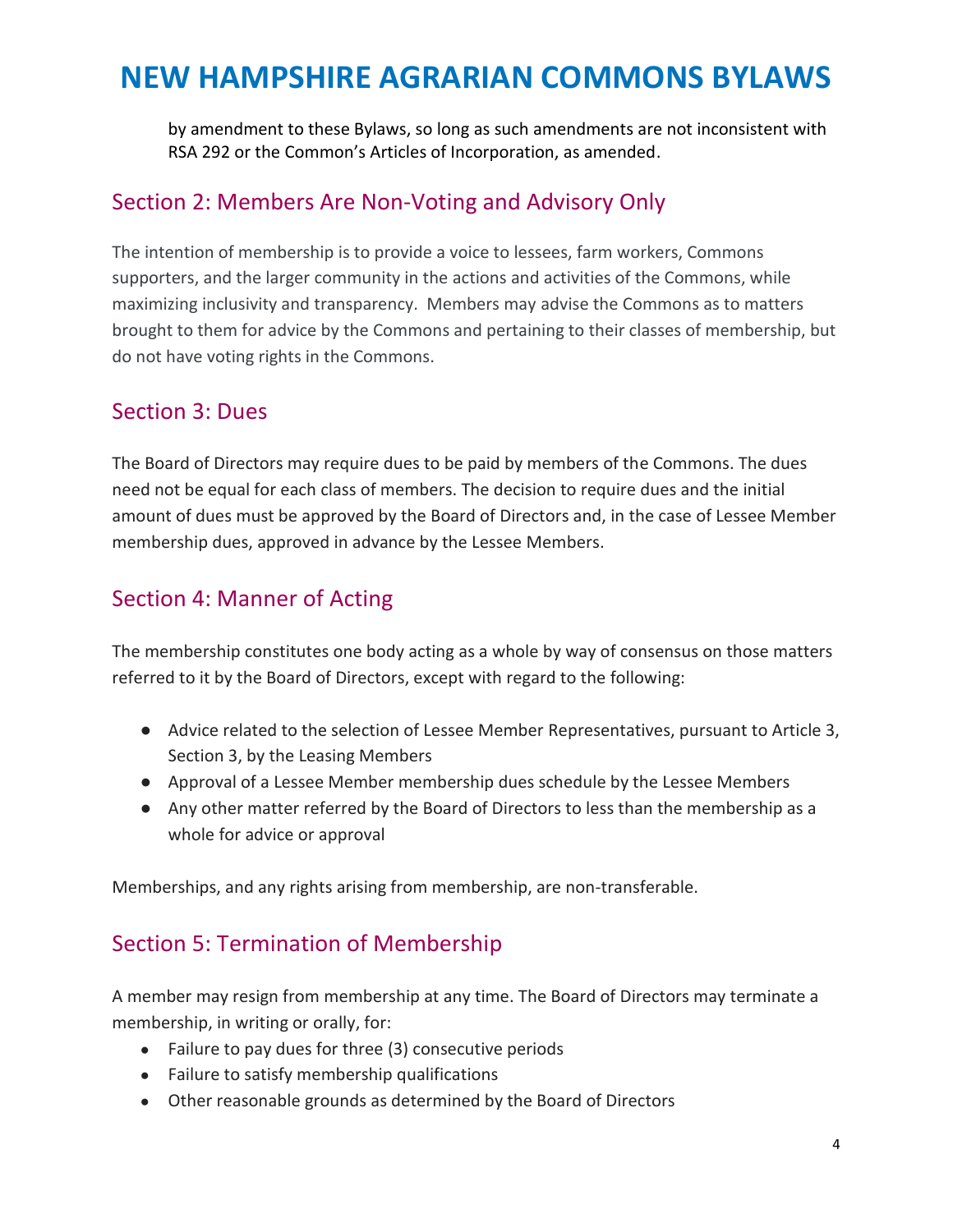The Board shall create, and annually communicate to all members, a fair and reasonable procedure for terminating memberships that, at a minimum, includes (1) 20 days' notice prior to termination, (2) a two-thirds (⅔) vote of the Board of Directors, and (3) an opportunity to be heard by a person or body authorized to decide on the termination, orally or in writing, at least 5 days before the date of termination.

### <span id="page-4-0"></span>Section 6: Membership Meetings

- A. **Definition.** A "Membership Meeting" is any meeting of the members of the Commons.
- B. **Notice of Meetings.** Written or email notice of every Membership Meeting shall be given to all members in an accessible format and shall include an agenda for the meeting. Notice shall be mailed at least seven days prior to a Membership Meeting, and notice may be given through additional, alternate communication forms if those forms are more accessible for members. If mailed, the notice shall be deemed delivered when deposited in the United States mail addressed to the member at their address as it appears on the records of the Commons with postage thereon prepaid.
- C. **Annual Meetings***.* The "Annual Meeting of the Membership" is a Membership Meeting that occurs annually for reports to the membership by the Board of Directors and Officers, the assessment of dues, and the transaction of other business, shall be held in the fourth quarter of each year. The location and specific time of the Annual Meeting of the Membership shall be determined by the Board of Directors.
- D. **Regular Meetings.** A regular meeting is any Membership Meeting other than the Annual Meeting of the Membership or any special or emergency meetings. Regular meetings may be scheduled by the membership at such times and places as they shall establish at the Annual Meeting.
- E. **Participation by Telephone.** Members may participate in a meeting of members by means of a conference telephone or similar communication equipment provided all persons participating in the meeting can hear each other at the same time. Participation by such means shall constitute presence in person at a meeting.
- F. **Open Meetings.** All Membership Meetings shall be open to any person, though only members may verbally participate.
- G. **Minutes.** Minutes of all Membership Meetings shall be recorded by the Secretary of the Commons or by another person designated by the Board of Directors. Minutes for every meeting shall be approved by voice affirmation of the membership at the next Membership Meeting. The Secretary shall share all minutes after each meeting with all members.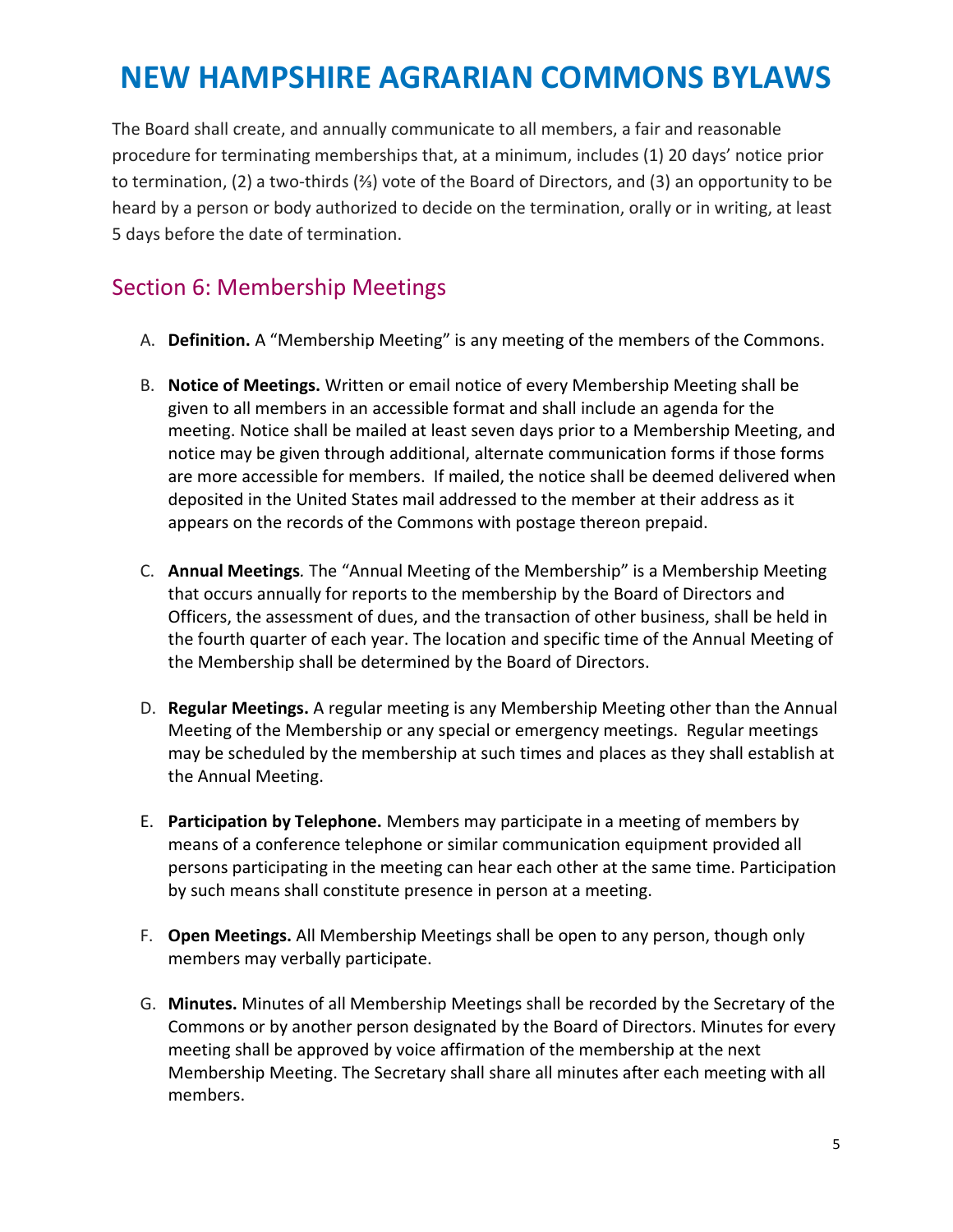## ARTICLE 3: BOARD OF DIRECTORS

## <span id="page-5-1"></span><span id="page-5-0"></span>Section 1: Number

The New Hampshire Agrarian Commons Board of Directors ("Board") will have no less than six (6) and no more than eighteen (18) Directors, as designated by resolution of the Board from time to time.

## Section 2: Qualification

Directors shall be individuals who have reached the age of majority and shall have such other qualifications as the Board of Directors may prescribe by resolution or amendment of these Bylaws.

## <span id="page-5-2"></span>Section 3: Composition

Two-thirds (⅔) of the total Board shall be designated by Agrarian Land Trust and one-third (⅓) of the total Board shall be elected by the Board. Agrarian Land Trust and the Board shall select Directors from within the members of the Commons, at such time as there are members of the Commons and Lessee members of the Commons, so that at least one third (⅓) of the total Board is composed of lessee members of the Commons, a majority of the total Board is composed of Community members or Lessee members of the Commons, and no more two (2) of the total Board are General/Support members. In addition, Agrarian Land Trust shall ensure that at least two (2) Directors are also Agrarian Land Trust Directors. The Board shall prioritize community stakeholders, and racial and economic diversity in alignment with Agrarian Trust's Statement on Racial and Economic Equity.

## Section 4: Compensation

Directors shall not receive compensation for their services as such, although the reasonable expenses for attendance at meetings of the Board of Directors or otherwise directly incident to their duties as Directors may be paid or reimbursed by the Commons. Directors shall not be disqualified from receiving reasonable compensation for services rendered to or for the benefit of the Commons in any other capacity.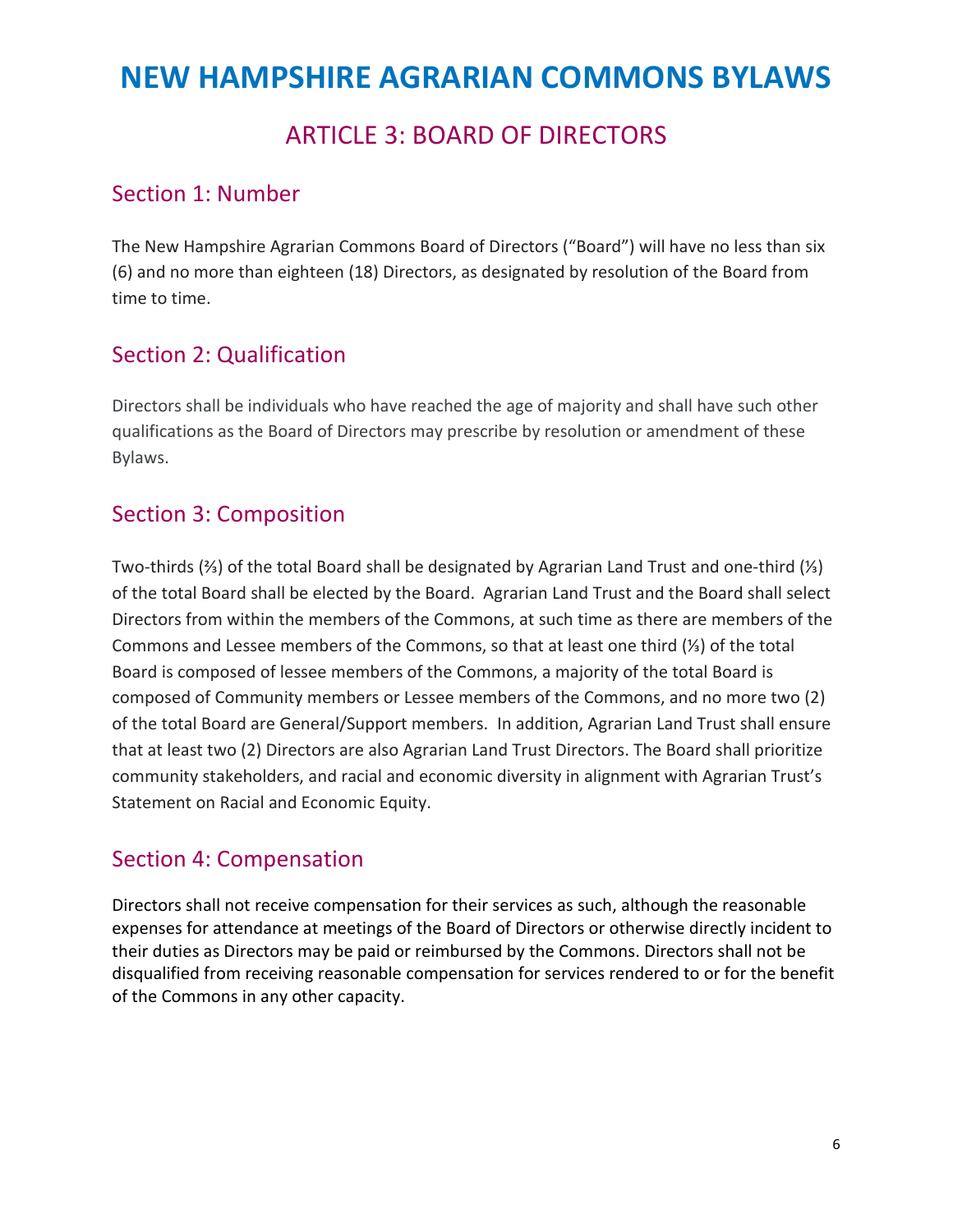#### Section 5: Nomination of Directors

Prior to each Annual Meeting of the Board, a Nominating Committee of the Board shall establish how many Directors will need to be elected to the Board, after consideration of vacancies, the number of Directors to be appointed by Agrarian Land Trust, Board composition requirements, and objectives of diverse constituencies. Any Board member can nominate a candidate to the slate of nominees.

For all regular elections, Member Representative Directors shall be nominated as follows:

#### **a. Lessee Member Representatives.**

- i. All Directors may nominate Lessee Member Representatives to the Board. These nominations must either be submitted in writing to the Secretary of the Commons at least ten (10) days prior to the Annual Meeting of the Board or be made from the floor at such a Meeting. The Secretary of the Commons or staff of the Commons is responsible for soliciting nominations from the Board of Directors at least twenty (20) days prior to the Annual Meeting of the Board.
- ii. In making such nominations, the Board shall select actual Lessees to the extent that they are available to serve on the Board of Directors. Otherwise the Board shall select representation by a proxy who can reasonably be expected to represent the typical interests and concerns of Lessees.

#### **b. Community Member Representatives.**

- i. All Directors may nominate Community Member Representatives to the Board. These nominations must either be submitted in writing to the Secretary of the Commons at least ten (10) days prior to the Annual Meeting of the Board or be made from the floor at the Annual Meeting of the Board. The Secretary of the Commons or staff of the Commons is responsible for soliciting nominations from the Board of Directors at least twenty (20) days prior to the Annual Meeting of the Board.
- ii. If the number of nominations for Community Member Representative is less than the number of Community Member Representative seats to be filled, the Board of Directors shall nominate enough candidates so that the total number of candidates is sufficient to fill the number of seats to be filled.

#### c. **General/Support Member Representatives**

i. All Directors may nominate General/Support Member Representatives to the Board. These nominations must either be submitted in writing to the Secretary of the Commons at least ten (10) days prior to the Annual Meeting of the Board or be made from the floor at the Annual Meeting of the Board. The Secretary of the Commons or staff of the Commons is responsible for soliciting nominations from the Board of Directors at least twenty (20) days prior to the Annual Meeting of the Board.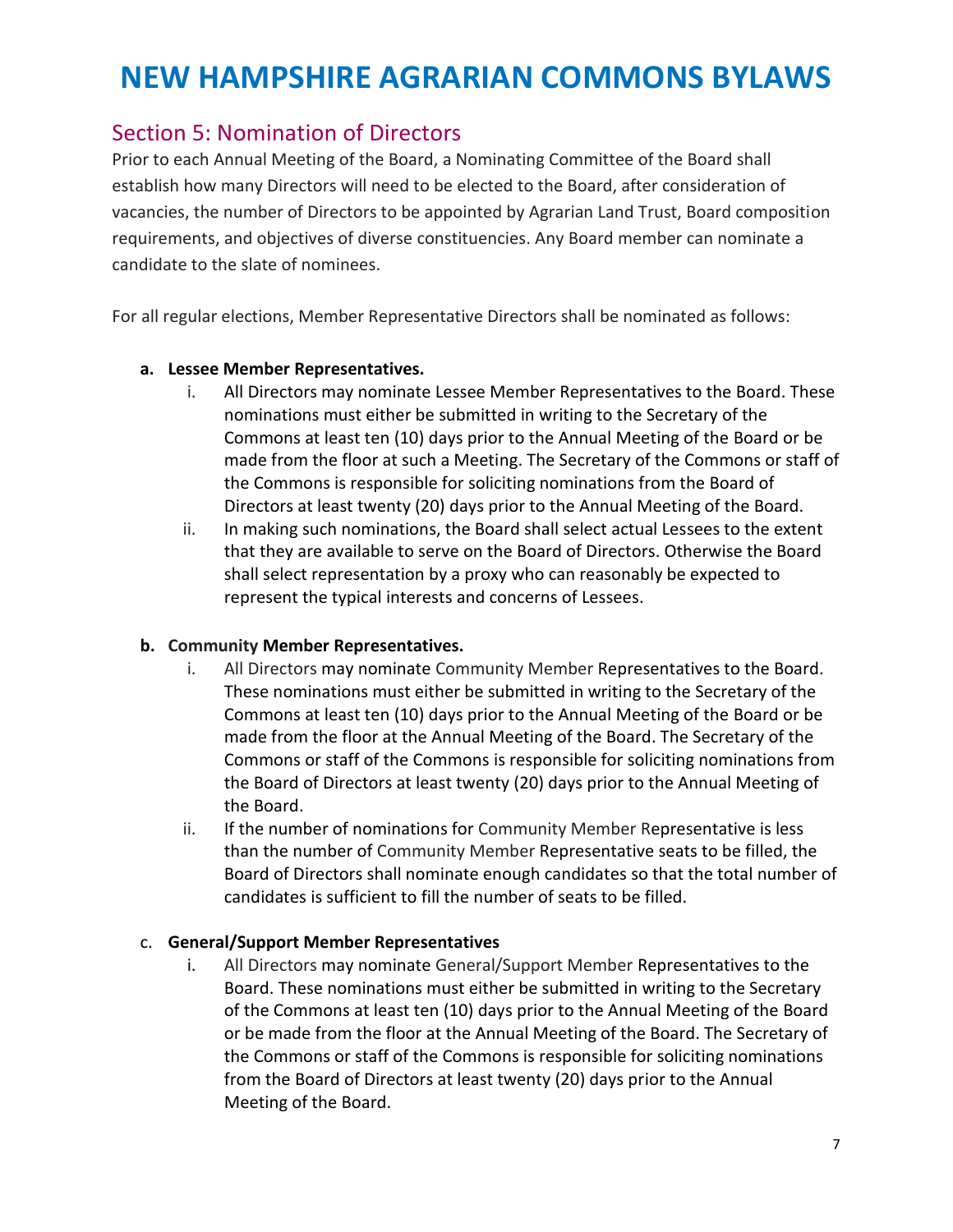- ii. If the number of nominations for General/Support Representatives is less than two (2) nominees, the maximum allowable on the Board, the Board of Directors may nominate additional candidates to fill General/Support Member seats or choose Community Member Representatives instead.
- d. **Notice of Nominations.** A list of all persons nominated in all three of the Member Representative categories, together with a listing of the Directors to be appointed by Agrarian Land Trust, shall be included with the notice of the Board Meeting where elections will occur.

### <span id="page-7-0"></span>Section 6: Election of Directors

Directors shall be elected by the Directors present and voting at the Annual Meeting of the Board, a quorum being assembled, in accordance with the following procedures and specific to the one-third (⅓) composition, as defined in Section 3.

a. A separate vote shall be taken for each of the three categories of elected Board Representatives. A non-officer shall collect the votes using secret ballot procedures if inperson and ensuring anonymity if voting takes place online.

A Board Nominating Committee shall be responsible for nominating a slate of prospective Directors representing the Commons' diverse constituency. In addition, any Board Member can nominate a candidate to the slate of nominees. In each of the three categories, positions shall be filled by those candidates receiving the largest numbers of votes in the category even if such numbers constitute less than a majority of the total votes cast in the category.

#### <span id="page-7-1"></span>Section 7: Vacancies

- A. If any elected Director vacates their term or is removed from the Board, the remaining Directors (they may constitute less than a quorum) may elect a person to fill the vacancy from the same class as the vacating Director, or may, by unanimous agreement, decide to leave the position vacant until the next Board Meeting, except as provided in Section 7(d).
- B. Any person elected to fill a vacancy on the Board of Directors must be one who can be reasonably expected to represent the interests of the constituents and Agrarian Land Trust mission of diversity in the category (Lessee or Community) in which the vacancy occurs.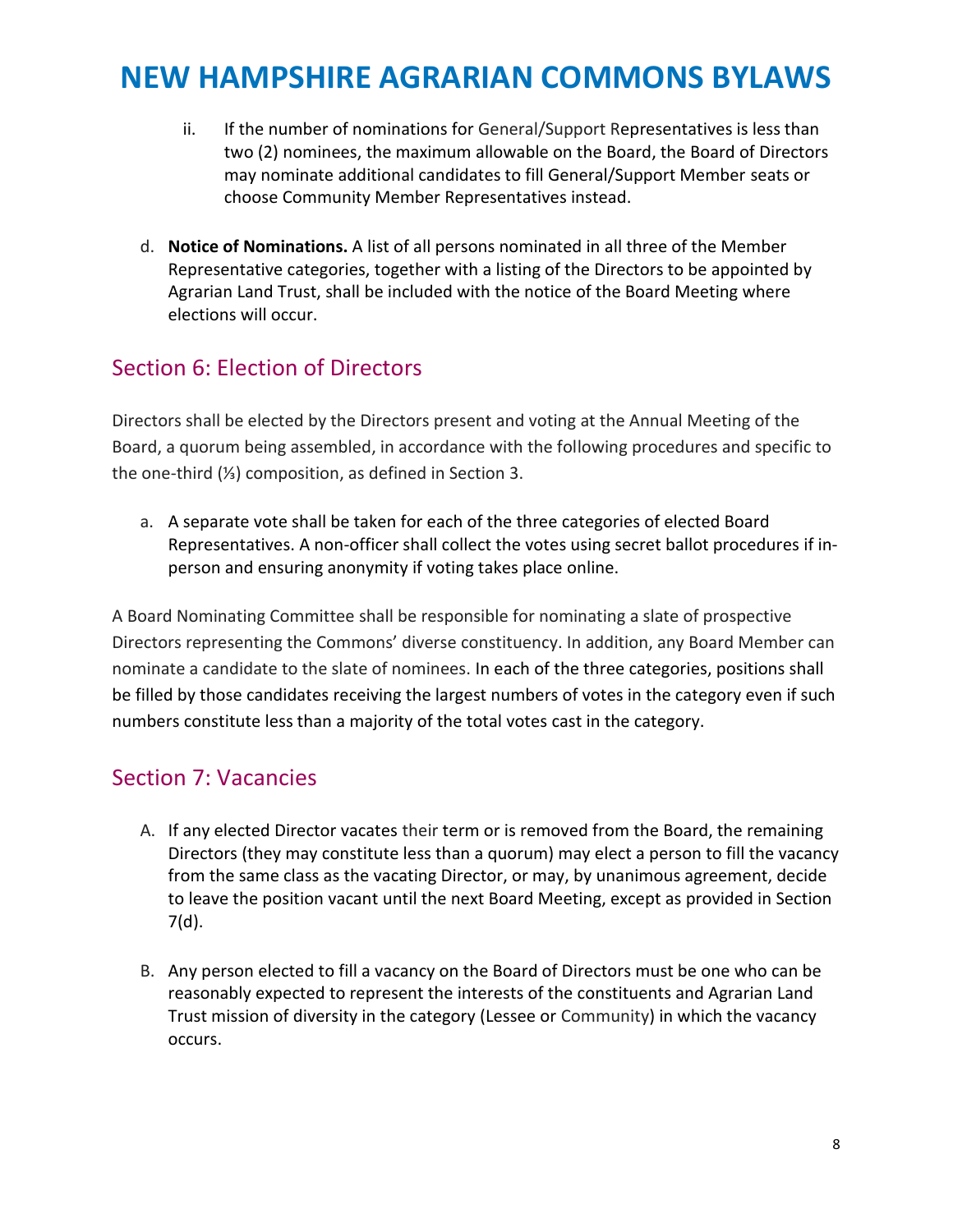- C. Replacement Directors elected by the Board shall serve out the remaining term of the person who has vacated the position.
- D. If any Director designated by Agrarian Land Trust vacates their term or is removed from the Board, the Board of Agrarian Land Trust shall, within thirty days from the date on which they shall have vacated that office, appoint a replacement representative to fill the vacancy.

## <span id="page-8-0"></span>Section 8: Terms of Directors

- A. **Terms of First Directors.** After the election of Directors, each elected and designated Directors shall be assigned, by mutual agreement or by lot, to a three-year or four-year term. Roughly half of the Directors shall be assigned a three-year term and the other half shall be assigned a four-year term.
- B. **Terms of Successor Directors.** Except as otherwise provided in these bylaws, each Director shall serve a full term of three years.
- C. **Re-election.** No elected Representative shall serve as a Director for more than three consecutive elected terms, unless extended on a case-by-case basis by the Board of Directors. After a year's absence from the Board, however, a person who has served three consecutive terms may return to the Board, if re-elected, and may serve up to three consecutive elected terms.

## <span id="page-8-1"></span>Section 9: Resignation

- A. Any Director may resign at any time by giving written notice to the President, or in the case of the President's resignation, by written notice to the Vice President. Unless otherwise specified, such resignation shall be effective upon the receipt of notice by the President.
- B. A Director shall be considered to have given notice of resignation and his, her, or their position shall be declared vacant by the Board of Directors if he, she, or they fails to attend three regular meetings of the Board in a calendar year, with the exception of emergency meetings, unless good cause for absence and continuing interest in participation on the Board are recognized by the Board.

#### <span id="page-8-2"></span>Section 10: Removal of Directors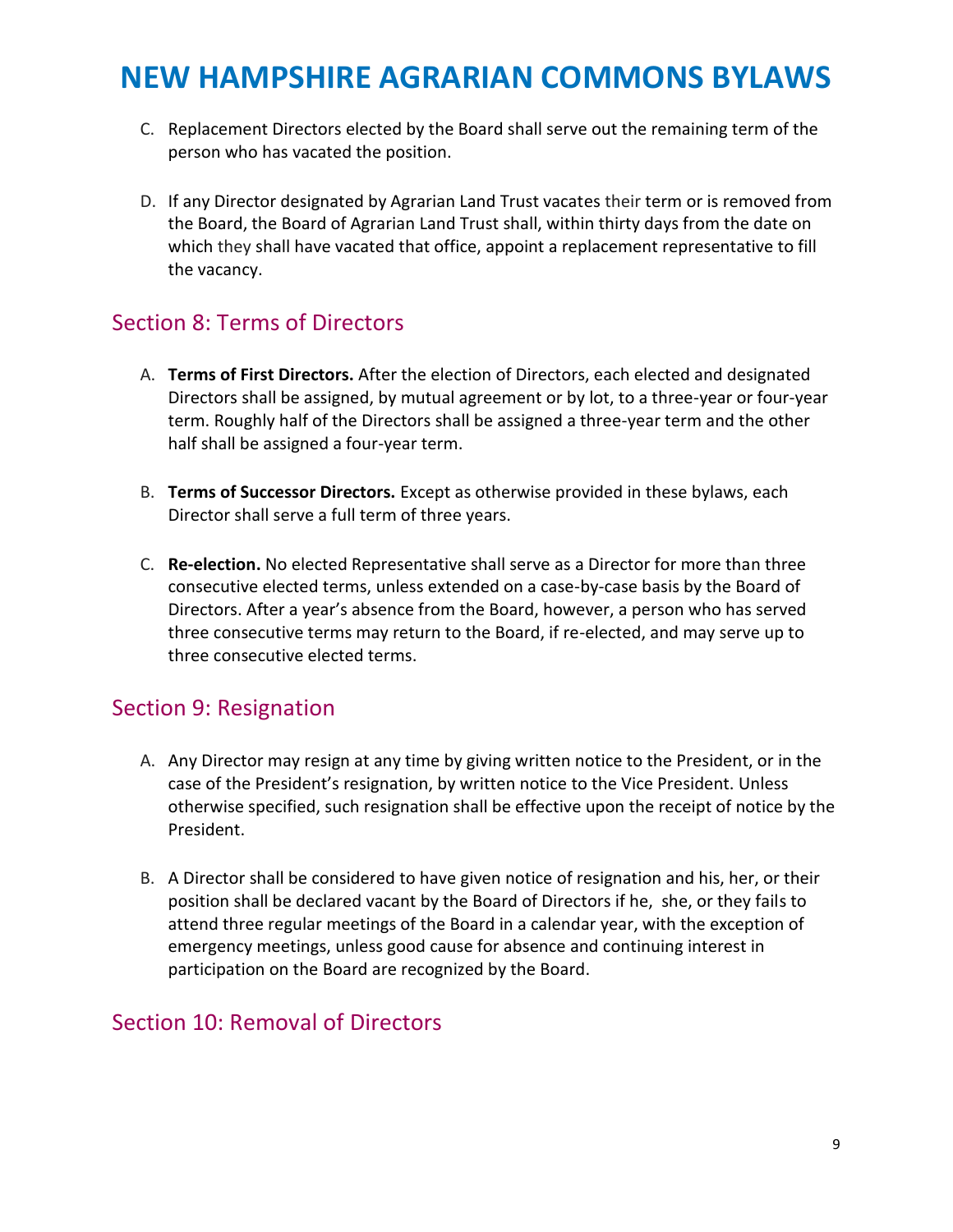An elected Representative may be removed with or without cause by the Board of Directors. An Agrarian Land Trust Representative may be removed with or without cause by both the Board of Directors and by the Board of Agrarian Land Trust.

## <span id="page-9-0"></span>Section 11: Duties of the Board of Directors

The business and affairs of the Commons shall be conducted under the direction of, and the control and disposal of the Common's properties and funds shall be vested in, its Board of Directors, except as otherwise provided in state non-profit enabling legislation or the Commons' Articles of Incorporation. Agrarian Land Trust Representatives may provide support, under the direction of the Board of Directors and in consultation with the members, to ensure Board responsibilities are completed. In carrying out its duties, the Board shall:

- a. Approve a written Annual Report to the Membership and make this report available to all members. This report shall include a summary of the Commons' activities during the previous year, the Commons' most recent financial reports, and a list of all real estate held by the Commons. This report shall be provided to Agrarian Land Trust as requested and at least annually.
- b. Adopt an annual operating budget prior to the beginning of each fiscal year and act upon requested expenditures not included in the budget.
- c. Communicate and report to Agrarian Land Trust quarterly, or as needed, an up-to-date Commons Agricultural Land file, which may include deeds, surveys, leases, conservation easements, farm practice certifications and/or farm or ranch management plans, forest management plans, soil quality tests, and more as requested or as needed for management of New Hampshire Agrarian Commons.
- d. Carry out data collection, assessments, evaluation, and related activities to support soil and ecosystem regeneration and carbon sequestration capacity, as necessary to conserve and maintain the property held by the Commons.
- e. Select all Officers of the Commons.
- f. Supervise the activities of all Officers, agents, and committees of the Commons in the performance of their assigned duties and investigate any possible conflicts of interest within the Commons.
- g. Hire, supervise, and evaluate employees, and adopt and implement personnel policies pertaining to such activities.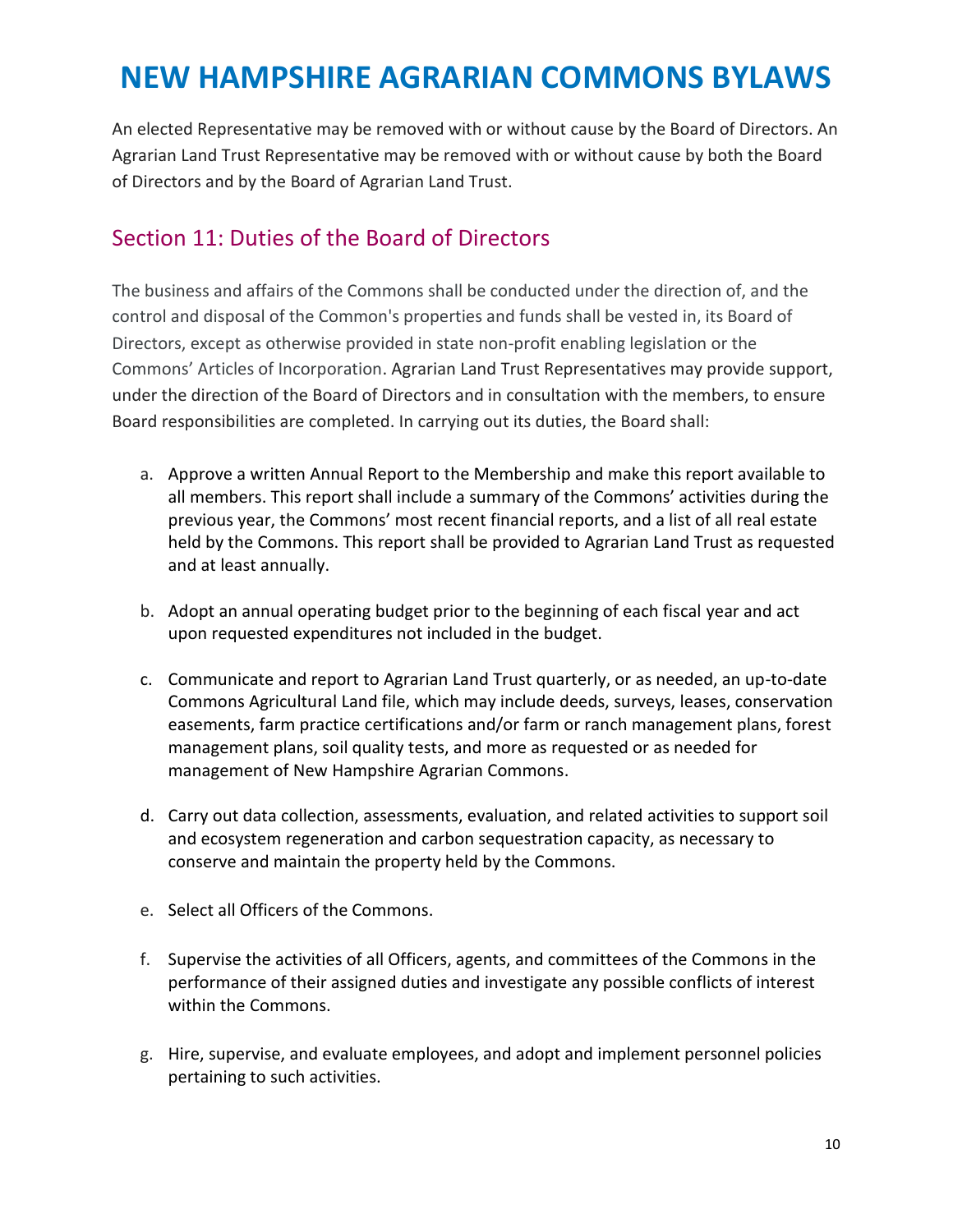- h. Provide for the deposit of funds in accordance with these Bylaws.
- i. Determine by whom and in what manner deeds, leases, contracts, checks, drafts, endorsements, notes and other instruments shall be signed on behalf of the Commons.
- j. Acquire such parcels of land, with or without buildings and other improvements, through donation, purchase, transfer from Agrarian Land Trust, or otherwise, as the Board shall determine that it is useful and prudent to acquire in furtherance of the purposes of the Commons.
- k. Collaboratively decide how to steward and nourish land, ecology, and community including supporting soil regeneration, carbon sequestration, ecosystem diversification, and food production, as necessary to conserve and maintain the property held by the Commons.
- l. Convey the right to use Agricultural Land, through leases or other limited conveyances, in accordance with these Bylaws, Good Faith Agreement, and with the primary goal of racial and economic equity, secure and affordable tenure based on agricultural enterprise viability, and lease tenure equity buildings mechanisms.
- m. Convey ownership of housing, agricultural buildings, and other improvements on the Common's Agricultural Land to qualified lessees, as possible, through a ground lease.
- n. Convey residential and/or agricultural housing, buildings, and other improvements on the Common's Agricultural Land to qualified renters or buyers, aligned with and connected to leaseholder agriculture and agrarian enterprises.
- o. Exercise, as appropriate, the Common's option to repurchase (or arrange for the resale of) improvements on the Common's Agricultural Land.
- p. Assure the sound management of the Common's finances to invest and steward soil and ecosystem health and farm viability, and in accordance with the Good Faith Agreement and federal and state regulations.
- q. Ensure that all income collected from holding title to Agricultural Land, less expenses, is turned over to Agrarian Land Trust, in accordance with IRC regulations.
- r. Own Agricultural Land as a Commons, keeping land outside of market transfers and mortgage debt. Specifically, the Commons is prohibited from selling Commons land and restricted from acquiring mortgage-based debt.
- s. Prudently delegate the performance of these duties to agents or staff.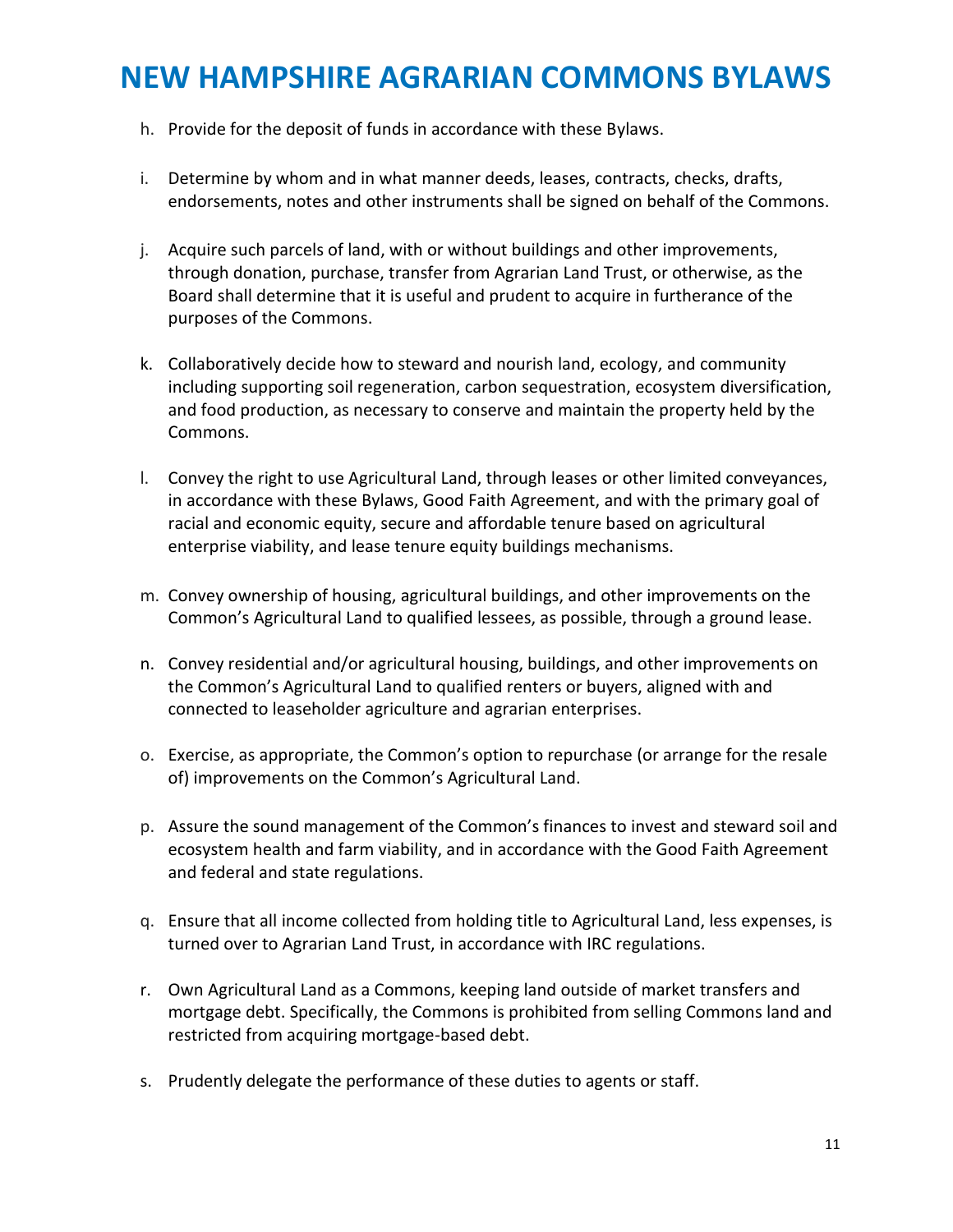t. Ensure communication with, and accountability to, larger community.

### <span id="page-11-0"></span>Section 12: Powers of the Board of Directors

In addition to the power to carry out the duties enumerated above, the Board of Directors shall have the power to:

- a. Appoint and discharge advisors and consultants.
- b. Create such committees as are necessary or desirable to further the purposes of the Commons. Any member of the Commons may be appointed to any committee and a committee must include at least two (2) or more Directors. No committee may take action on behalf of the Commons except as authorized by the Board of Directors.
- c. Call special meetings of the membership.
- d. Approve the borrowing, lending, and investing of money as necessary to further the purposes of the Commons.
- e. Exercise all other powers necessary to conduct the affairs and further the purposes of the Commons in accordance with the Certificate of Incorporation and these Bylaws.

## <span id="page-11-1"></span>Section 13: Limitation on the Powers of the Board of Directors

An action taken by the Board on any motion for the sale of land, the amendment of the Articles of Incorporation or these Bylaws, the establishment or alteration of the "resale formula," or the dissolution of the Commons, shall not become effective unless and until such action is approved by the Board of Agrarian Land Trust.

## ARTICLE 4: BOARD OF DIRECTORS MEETINGS

## <span id="page-11-3"></span><span id="page-11-2"></span>Section 1: Annual and Regular Meetings

The Directors shall meet, without notice, immediately after the annual meeting of the members for the "Annual Meeting of the Board". Thereafter during the year, the Board shall meet no less often than twice per year, including the Annual Meeting of the Board where election of Directors occurs, and in addition to the Annual Meeting of the Membership, at such times and places as the Board may establish.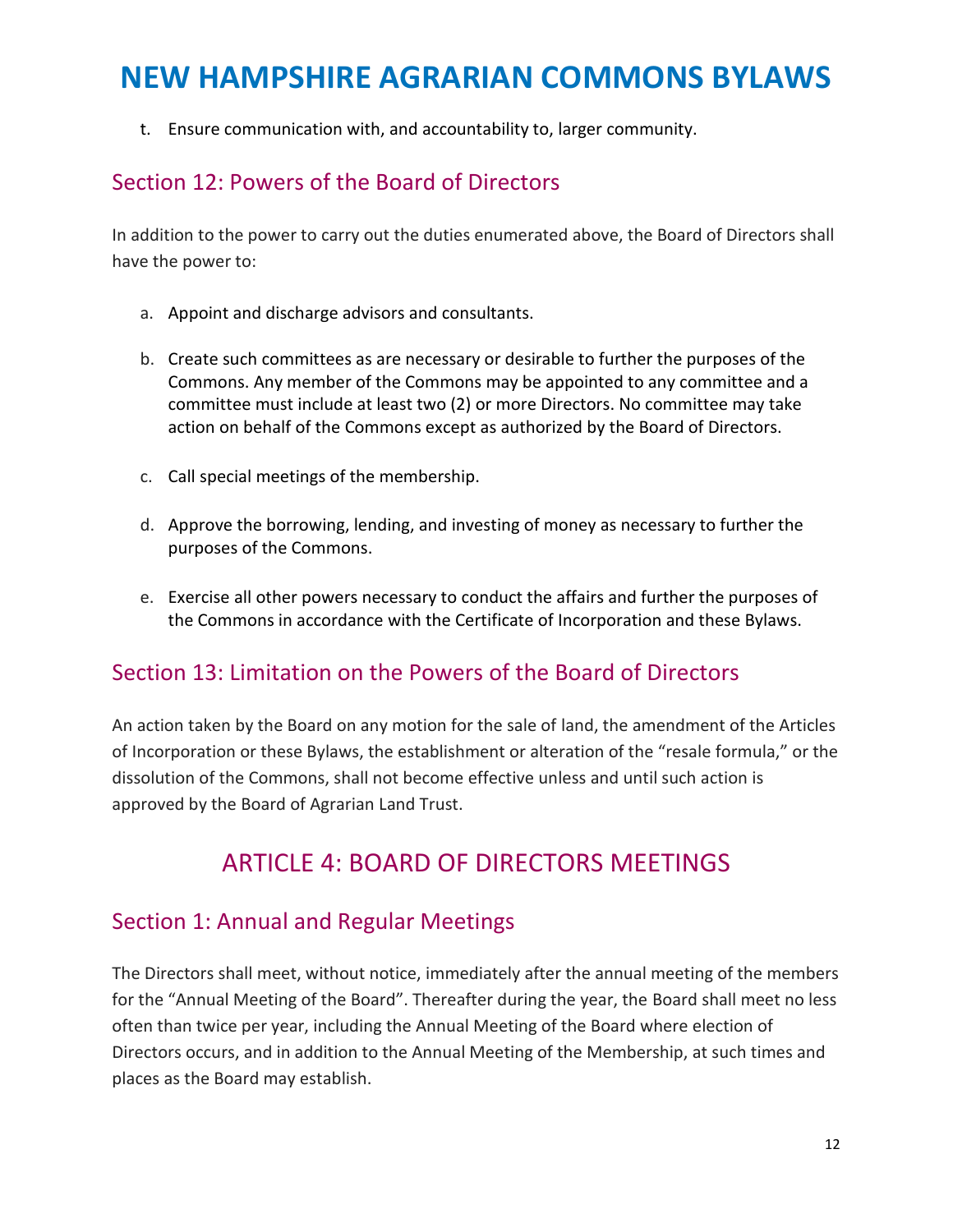## <span id="page-12-0"></span>Section 2: Notice of Meetings and Waiver of Notice

Except as provided below for emergency meetings, written notice of a Board meeting shall be mailed to all Directors at his, her, or their address shown on the records of the Commons at least seven days prior to the meeting, or shall be delivered in person or emailed at least five days prior to the meeting. The Board of Directors and membership may establish alternative communication protocols in the event mail or email is not adequate to communicate with the Board of Directors and members. Notice of every meeting shall include an agenda for the meeting.

Any Director may waive any notice required by these Bylaws. Any Director who has not received notice of a Board meeting but has attended that meeting shall be considered to have waived notice of that meeting, unless he, she, or they requests that his, her, or their protest be recorded in the minutes of the meeting.

## Section 3: Participation by Telephone

Members of the Board of Directors or any committee designated by the Board of Directors may participate in a meeting of such Board of Directors or said committee by means of a conference telephone or similar communications equipment by which means all persons participating in the meeting can hear each other at the same time and participation by such means shall constitute presence in person at a meeting.

## <span id="page-12-1"></span>Section 4: Special Meetings and Emergency Meetings

Special meetings may be called by the President or by any three Directors. Notice must be given as provided above, unless any three (3) Directors determine that the matter at hand constitutes an emergency. When so determined, an emergency meeting may be called with 24-hour notice. Notice of emergency meetings, including an announcement of the agenda, shall be given by telephone or in person to all Directors. At any special or emergency meeting of the Board, only those matters included in the announced agenda may be acted upon unless all of the Directors are present at the meeting and unanimously agree to take action on other matters.

## Section 5: Quorum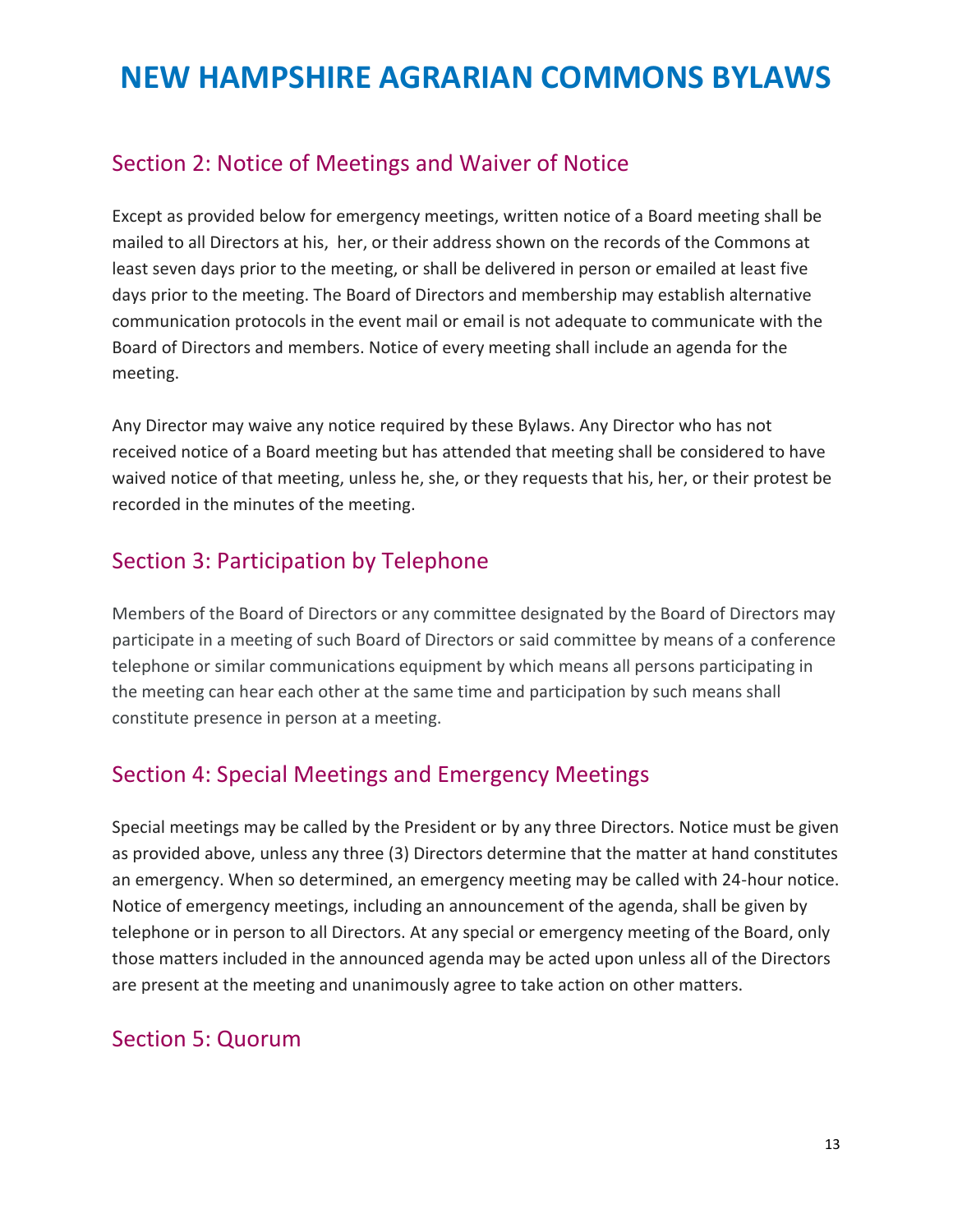At any meeting of the Board, a quorum shall consist of a majority of the Board of Directors, provided that at least one representative from each of the three categories of representatives is present.

### <span id="page-13-0"></span>Section 6: Decision-Making

The Board shall attempt to reach unanimous agreement on all decisions, per its Consensus Policy and Procedures. In the event that unanimous agreement cannot be achieved, a decision may be made by a majority of the Directors present and voting, except as otherwise provided in these Bylaws.

## Section 7: Actions by Unanimous Consent in Lieu of Meeting

Any corporate action required or permitted by the Articles of Incorporation or Bylaws, or by the laws of the state of New Hampshire, to be taken at a meeting of the Directors of the Commons or at a meeting of a committee of the Board of Directors may be taken without a meeting if a consent, in the form of a record setting forth the action taken, shall be executed by all of the Directors or all of the members of said committee, as the case may be, entitled to vote with respect to the subject matter. Such consent shall have the same force and effect as a unanimous vote and may be described as such. Any such consent shall be inserted in the minutes book as if it were the minutes of a meeting of the Board of Directors.

## ARTICLE 5: OFFICERS

## <span id="page-13-2"></span><span id="page-13-1"></span>Section 1: Designation

The Officers of the Commons shall be: President, Vice President, Secretary, and Treasurer. Any two offices may be held by the same person, except the offices of President and Secretary, and President and Treasurer.

### <span id="page-13-3"></span>Section 2: Election

The Officers of the Commons shall be elected by a majority vote of the Board, from among themselves, at the Annual Meeting of the Board. Any vacancies occurring in any of these offices shall be filled by the Board for the unexpired term.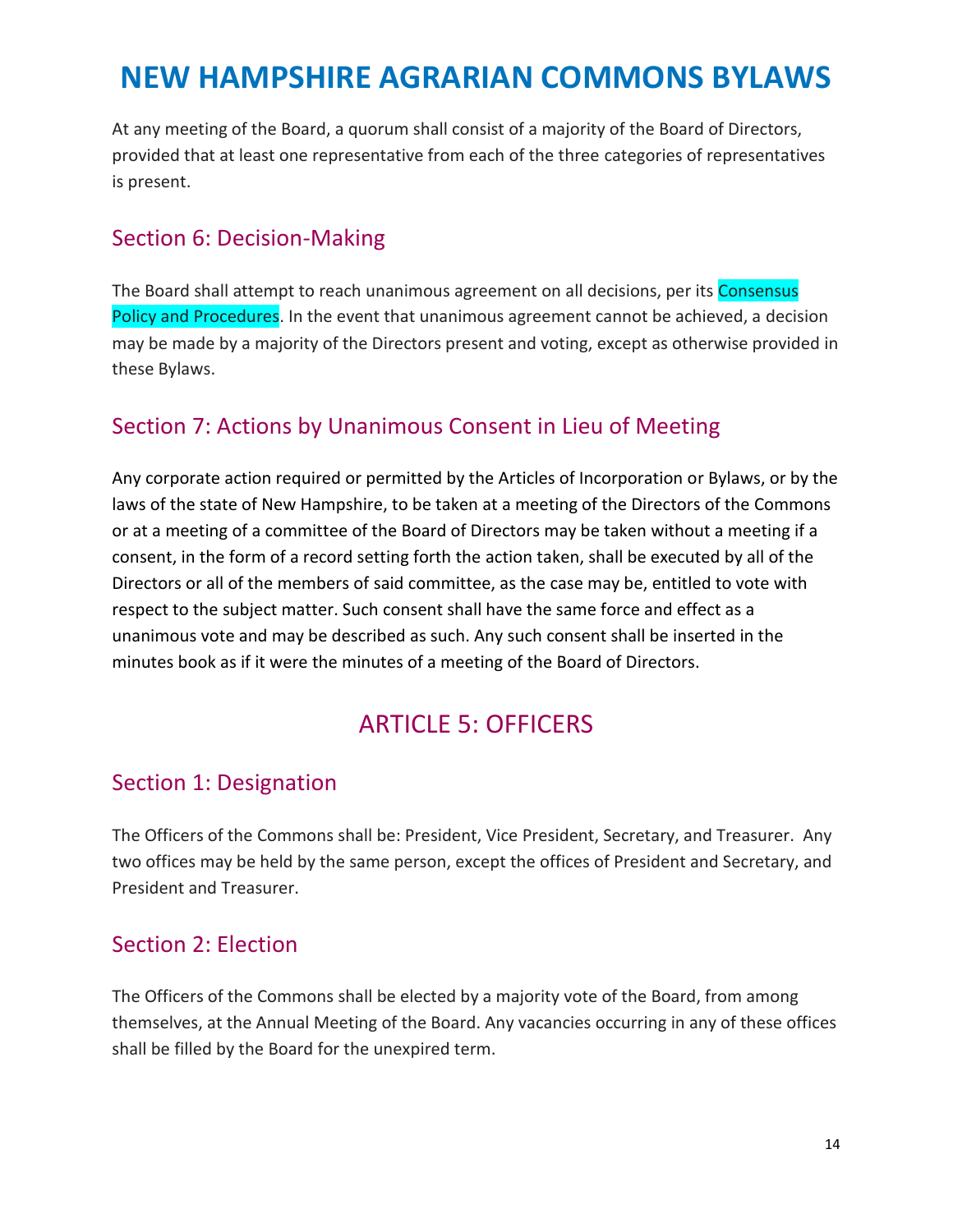### <span id="page-14-0"></span>Section 3: Tenure

The Officers shall hold office until the next Annual Meeting of the Board after their election, unless, before such time, they resign or are removed from their offices, or unless they resign or are removed from the Board of Directors. Any Officer who ceases to be a member of the Board of Directors shall thereby cease to be an Officer.

## <span id="page-14-1"></span>Section 4: Removal from Office

The Officers shall serve at the pleasure of the Board of Directors and may be removed from office at any time by an affirmative vote of two thirds of the entire Board of Directors.

## <span id="page-14-2"></span>Section 5: Duties of the President

The President shall:

- a. Preside at all meetings of the Board of Directors and the membership when able to do so.
- b. Consult with the other Officers and the committees of the Commons regarding the fulfillment of their duties.
- c. Ensure that an agenda is prepared for every meeting of the membership and the Board of Directors.
- d. Call special meetings of the membership or Board of Directors when petitioned to do so in accordance with these Bylaws.
- e. Carry out the duties assigned to the President regarding the removal of a Director.
- f. Perform such other duties as the Board of Directors may assign.

## <span id="page-14-3"></span>Section 6: Duties of the Vice President

The Vice President shall:

- a. Perform all duties of the President in the event that the President is absent or unable to perform these duties.
- b. Perform those duties assigned to the President regarding the resignation or removal of a Director when the President is disqualified from performing these duties.
- c. Ensure that up-to-date copies of these Bylaws (incorporating any duly approved amendments) are maintained by the Commons; answer all questions from the Board regarding these Bylaws; and ensure that all actions of the membership and Board of Directors comply with these Bylaws.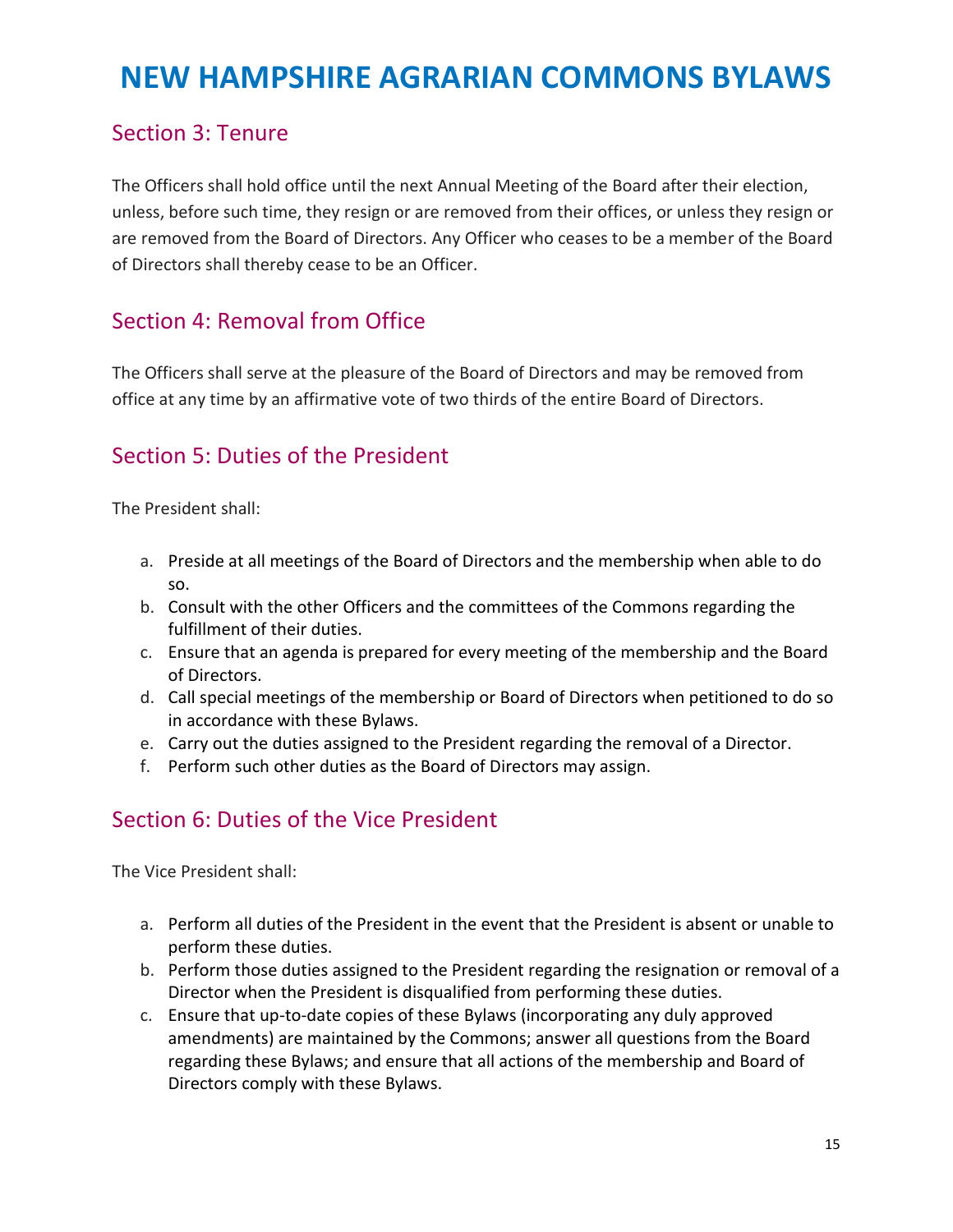- d. Ensure that any and all committees established by the Board of Directors are constituted as the Board has directed and meet as necessary and appropriate.
- e. Perform such other duties as the Board of Directors may assign.

## <span id="page-15-0"></span>Section 7: Duties of the Secretary

The Secretary shall:

- a. Ensure that a list of all members and their mailing and email addresses are maintained by the Commons.
- b. Ensure that proper notice of all meetings of the membership and the Board of Directors is given.
- c. Ensure that motions and votes in meetings of the Board are accurately represented to those present and are accurately recorded in the minutes.
- d. Ensure that minutes of all meetings of the membership and the Board of Directors are recorded and kept on permanent record.
- e. Ensure that all deeds, title papers, leases, and other documents establishing the Common's interest in Agricultural Land and rights in particular matters are systematically and securely maintained.
- f. Perform such other duties as the Board of Directors may assign.

## <span id="page-15-1"></span>Section 8: Duties of the Treasurer

The Treasurer shall oversee the finances of the Commons. Specifically, the Treasurer shall:

- a. Ensure that the financial records of the Commons are maintained in accordance with sound accounting practices.
- b. Ensure that funds of the Commons are deposited in the name of the Commons in accordance with these Bylaws.
- c. Ensure that all money owed to the Commons is duly collected and that all gifts of money or Agricultural Land to the Commons are duly received.
- d. Ensure the proper disbursement of all income, less expenses, to Agrarian Land Trust.
- e. Ensure that accurate financial reports (including balance sheets and revenue and expense statements) are prepared and presented to the Board every six months of each fiscal year.
- f. Ensure that such reports and returns as may be required by various government agencies are prepared and filed in a timely manner.
- g. Ensure that an annual operating budget is prepared and presented to the Board for its approval prior to the beginning of each fiscal year.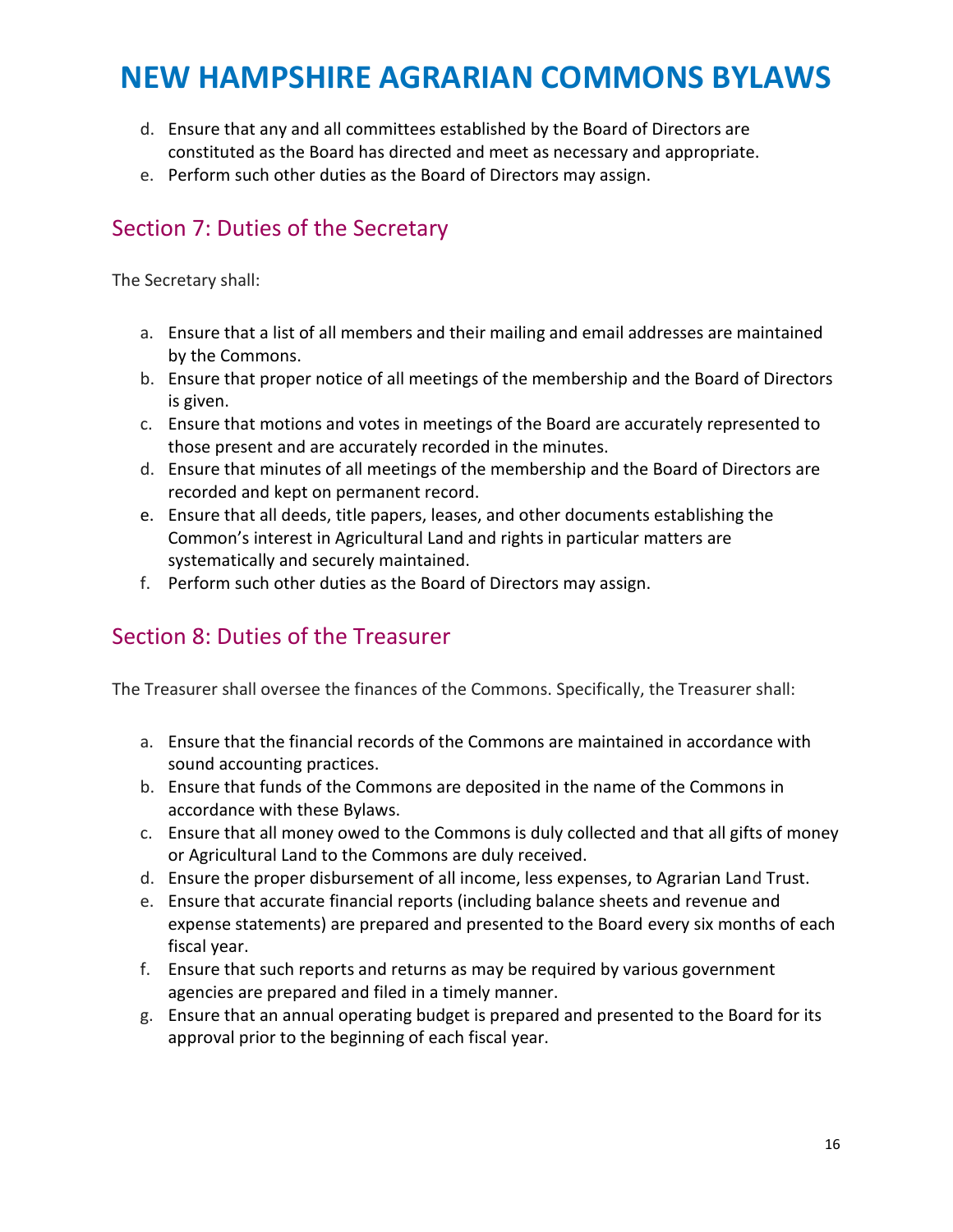## ARTICLE 6: MAINTENANCE OF LAND

#### <span id="page-16-1"></span><span id="page-16-0"></span>Section 1: Encumbrance of Land

The decision to mortgage or otherwise encumber Agricultural Land owned by the Commons shall require the approval of the Board of Directors, the unanimous consent of any parties to whom such land is leased, and allowable by Agrarian Land Trust bylaws, and approved by Agrarian Land Trust Board, and shall not exceed 20% of the equity in land. Any such encumbrance shall be subordinated to any leases relating to such land. Allowable exceptions include: conservation or affirmative easements, Agrarian Land Trust Option and/or Right to Recovery, and other similar and aligned encumbrances that enhance the mission and intent of Agrarian Land Trust and the Commons.

## <span id="page-16-2"></span>Section 2: Transferring Land

If New Hampshire Agrarian Commons should dissolve as a corporation for any reason or cease to engage in carrying out the purposes set forth in its Articles of Incorporation, all of its properties shall be transferred to Agrarian Land Trust. Provided, however, that if Agrarian Land Trust has dissolved as a corporation prior to the dissolution of the Commons, such properties shall be transferred to the nonprofit fund, foundation, or corporation designated by Agrarian Land Trust which is organized and operated exclusively for charitable purposes and which has established its tax-exempt status under IRC 501(c)(3).

Provided further that if such organization has also dissolved or is unable to steward the Common's properties, the Commons shall make every reasonable effort to (in order of priority):

- Transfer to the people who have been stewarding the land as an New Hampshire Agrarian Commons, especially if those people are indigenous or people of color.
- Transfer to an indigenous community located near each parcel, regardless of whether such community is federally recognized.
- Transfer to a people of color-led land-based organization.
- Transfer to a land-based organization near the location of each parcel.
- Transfer to a land-based organization that has adequate funding, knowledge, resources, and demonstrated commitment to manage the land as a commons.
- Transfer to a land-based organization that is highly democratic.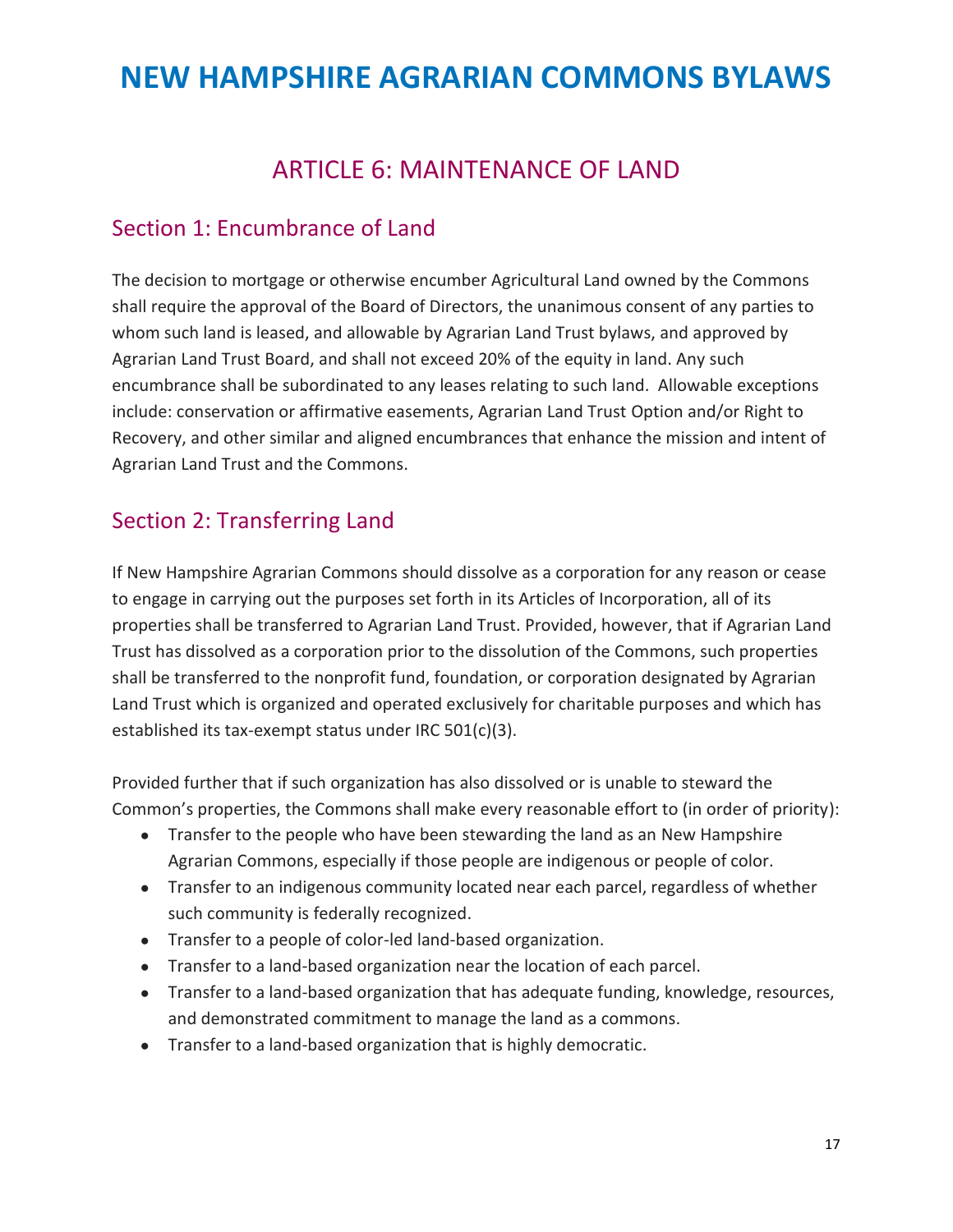Notwithstanding the above, a parcel of land may be sold on the open market when it is not a viable or integral component of agriculture, agrarian, community, and/or ecological health and viability of the whole Commons pursuant to a resolution adopted by an affirmative vote by at least two-thirds (⅔) of the entire Board of Directors and with the approval of the Board of Agrarian Land Trust and agreement to waive the Option, Right to Recover, or other similar deed encumbrance rights held by Agrarian Land Trust.

If any of the Common's land is to be sold on the open market, any lessees of the Commons on that land shall have a first right to purchase the land at its current appraised value. Any and all sales are subject to existing leases, and subsequent buyers are bound by existing leases at the time of sale.

## <span id="page-17-0"></span>ARTICLE 7: AMENDMENT OF ARTICLES OF INCORPORATION AND BYLAWS

The Certificate of Incorporation may be amended, and these Bylaws may be amended or may be repealed and new Bylaws adopted only by:

- a. An affirmative vote by two-thirds (⅔) of the entire Board of Directors at any regular or special Board meeting, provided that written or email notice of such meeting has set forth the proposed amendment or replacement, with appropriate explanations thereof; and
- b. Approval by the Board of Agrarian Land Trust.

Provided, however, that the Board of Directors shall amend the Articles of Incorporation or Bylaws if directed by Agrarian Land Trust in order to maintain the Common's recognition as a 501(c)(2) title holding organization.

## ARTICLE 8: DISSOLUTION

<span id="page-17-1"></span>A decision to dissolve the Commons and to distribute the Common's assets in a particular manner in accordance with the Articles of Incorporation shall require:

- a. An affirmative vote by two-thirds (⅔) of the entire Board of Directors at any regular or special Board meeting, provided that written or email notice of such meeting has included a full description of a proposed plan of dissolution; and
- b. Approval by the Board of Agrarian Land Trust.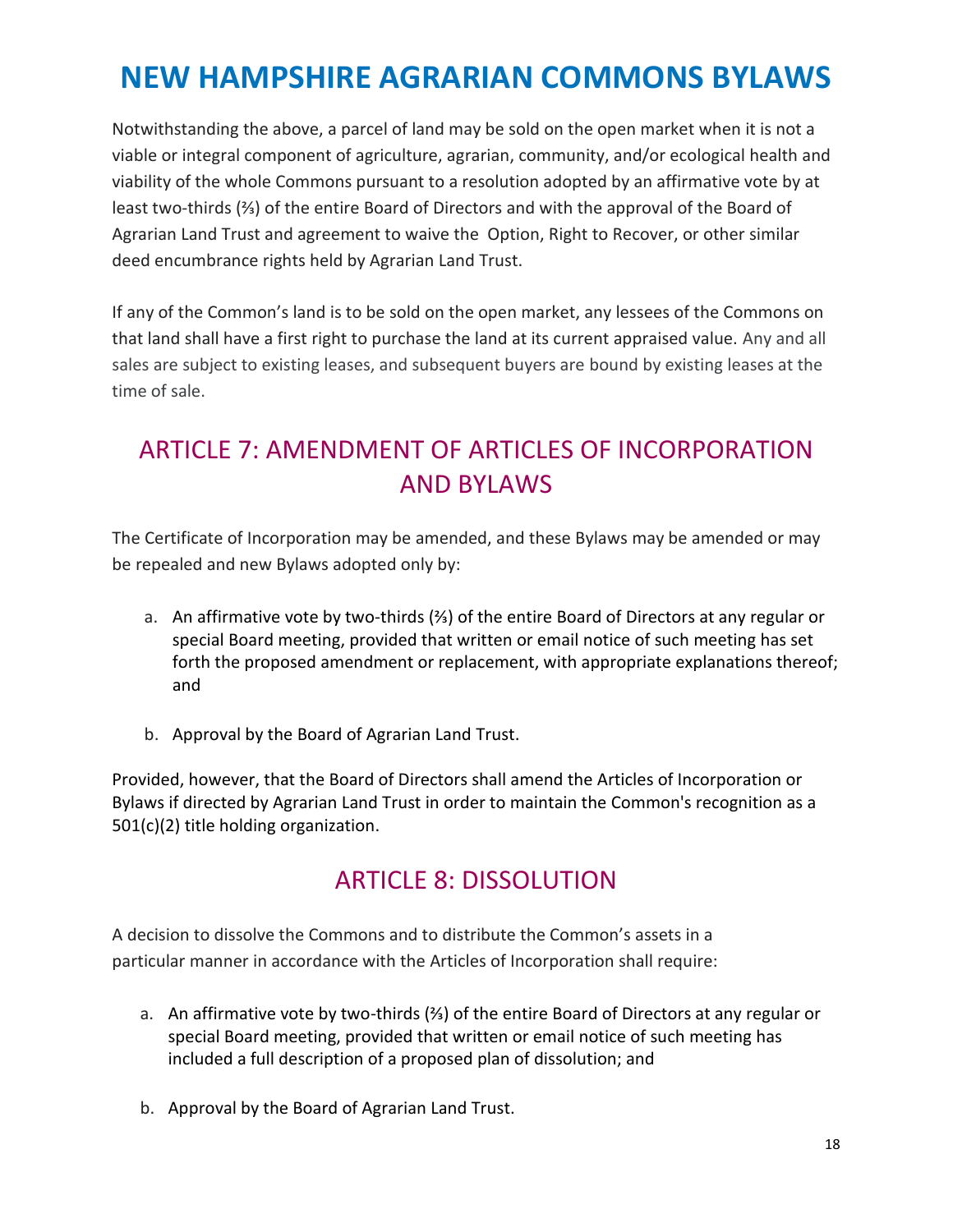If the Commons should dissolve for any reason, all of the Agricultural Land, business, assets, and income of the Commons remaining after payment of all debts and liabilities of the Commons shall be distributed in accordance with Article 6, Section 2 above.

## ARTICLE 9: MISCELLANEOUS PROVISIONS

- <span id="page-18-0"></span>A. **Fiscal Year.** The fiscal year of the Commons shall begin on January 1 of each year and shall end on December 31 of each year.
- B. **Office.** The principal office of the Commons shall be located at its principal place of business or such other place as the Board of Directors may designate. The Commons may have such other offices, either within or outside the State of New Hampshire, as the Board of Directors may designate or as the business of the Commons may require from time to time.
- C. **Deposit of Funds.** All funds of the Commons not otherwise employed shall be deposited in such banks, trust companies, or other reliable depositories as the Board of Directors from time to time may determine, with a preference for credit unions and other cooperative financial institutions.
- D. **Checks, etc.** All checks, drafts, endorsements, notes and evidences of indebtedness of the Commons shall be signed by such Officers or agents of the Commons and in such manner as the Board of Directors from time to time may determine. Endorsements for deposits to the credit of the Commons shall be made in such manner as the Board of Directors from time to time may determine.
- E. **Loans.** No loans or advances shall be contracted on behalf of the Commons, and no note or other evidence of indebtedness shall be issued in its name, except as authorized by the Board of Directors. Any such authorization shall relate to specific transactions.
- F. **Contracts**. Any Officer or agent of the Commons specifically authorized by the Board of Directors may, on behalf of the Commons, enter into those contracts or execute and deliver those instruments that are specifically authorized by the Board of Directors. Without the express and specific authorization of the Board of Directors, no Officer or other agent of the Commons may enter into any contract or execute and deliver any instrument in the name of the Commons.
- G. **Indemnification.** Any person (and/or the heirs, executors and administrators of such person) made or threatened to be made a party to any action, suit or proceeding by reason of the fact that he, she, or they is or was a Director or Officer of the Commons shall be indemnified by the Commons against any and all liability and the reasonable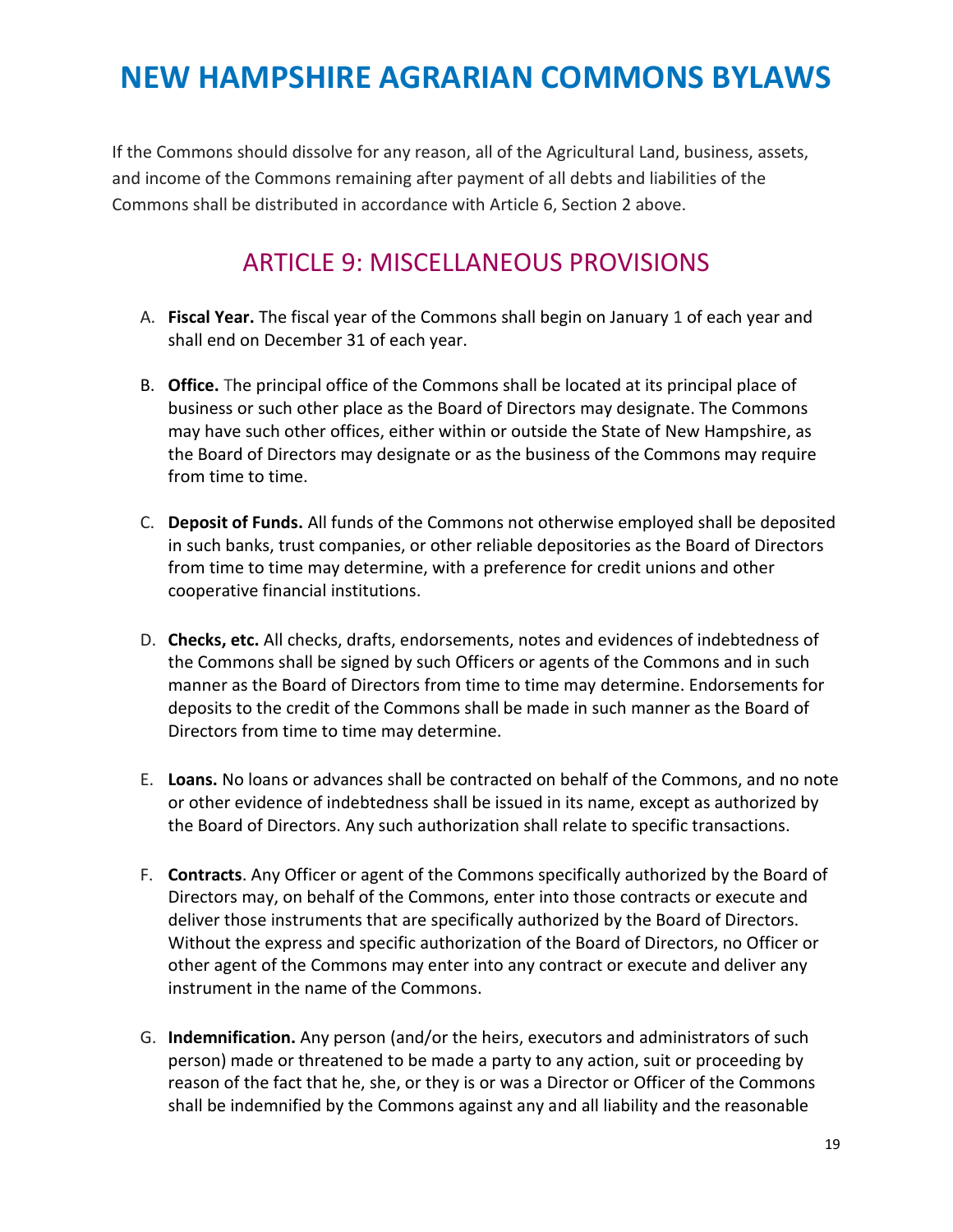expenses, including attorney's fees and disbursements, incurred by him, her, or their (or his, her, or their heirs, executors, or administrators) in connection with the defense or settlement of such action, suit, or proceeding, or in connection with any appearance therein, except in relation to matters as to which it shall be adjudged in such action, suit or proceeding that such Director or Officer is liable for negligence or misconduct in the performance of his, her, or their duties.

- **H. Books and Records.** The Commons shall keep the following records at its registered office or its principal office in the State of New Hampshire:
	- a. Current copies of its Articles of Incorporation and Bylaws, as amended;
	- b. Correct and adequate records of accounts and finances;
	- c. A record of Officers' and Directors' names and addresses;
	- d. Minutes of the proceedings of its members and Board of Directors, and any minutes that may be maintained by committees having any of the authority of the Board of Directors;
	- e. Copies of such documents as may be required to be made publicly available under the Code, including copies of its application for recognition of tax-exempt status on Form 1024 and copies of its Form 990; and
	- f. Such other records as may be necessary or advisable, including but not limited to: property tax invoices and payment, annual monitoring report, building/property/site assessment and plan, conservation easement monitoring reports, and soil and ecosystem data.

Such records may be made available in any manner and by any means permitted under the Act and the Code, as applicable. All books and records of the Commons shall be open at any reasonable time to inspection by any Director.

- **I. Loans to Directors and Officers Prohibited.** No loans or advances shall be made by the Commons to any of its Directors or Officers.
- **J. Taxes, Fees, Insurance, Endowments.** The Commons shall keep current property taxes and fees, maintain insurance on all real estate and assets, and maintain land and building endowment funds. If Agrarian Land Trust is maintaining endowments for the Commons, then the Commons shall fund maintenance of land and buildings with such endowments.